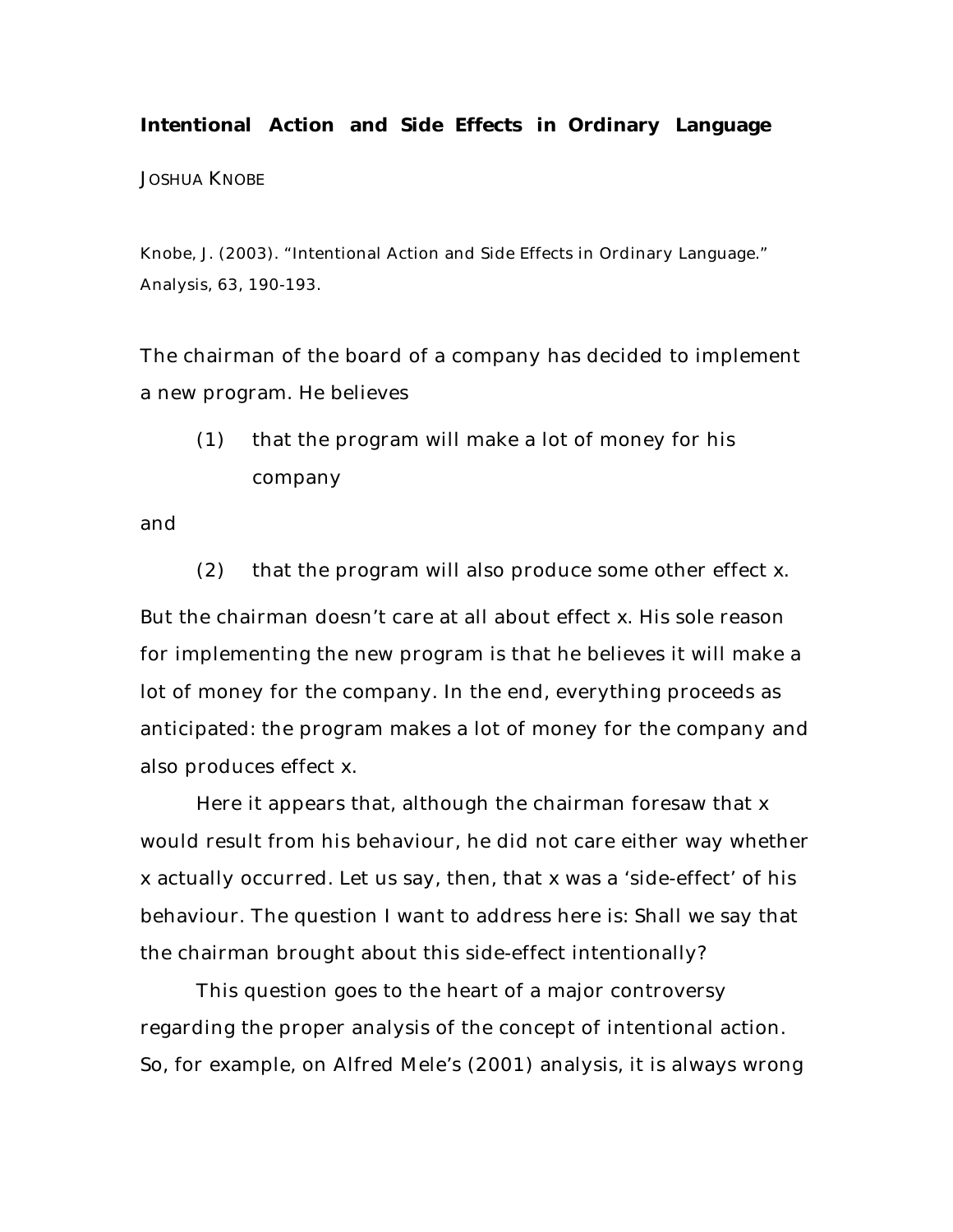to say that a side-effect was brought about intentionally. $^{\rm 1}$  By contrast, on Michael Bratman's (1984; 1987) analysis, there are circumstances under which side-effects can truly be said to have been brought about intentionally. Numerous other authors have come down on one side or the other of this issue.

Now, when we encounter a controversy like this one, it can sometimes be helpful to ask ourselves what people would ordinarily say about the situation under discussion. Would people ordinarily say that the side-effects of a behaviour were brought about intentionally? Clearly, ordinary language does not here constitute a court of final appeal. (Even if it turns out that people ordinarily call side-effects 'intentional', we might conclude that they are truly unintentional.) Still, it does seem plausible that the examination of ordinary language might provide us with some useful guidance about difficult cases like this one.

In an earlier publication, the experimental psychologist Bertram Malle and I provided empirical support for the conclusion that people only consider an effect to have been brought about intentionally when the agent was specifically trying to bring about that effect (Malle & Knobe 1997). I now that think that this conclusion was too hasty. The truth is that a person's intuitions as to whether or not a given side-effect was produced 'intentionally' can be influenced by that person's attitude toward the specific sideeffect in question (Harman 1976). Thus, it would be a mistake to ask for a general answer to the question as to whether people will think that an agent intentionally brought about 'some side-effect *x*'.

 $\overline{a}$ 

 $<sup>1</sup>$  Mele (2003) now retracts this view in response to an earlier version of the present paper.</sup>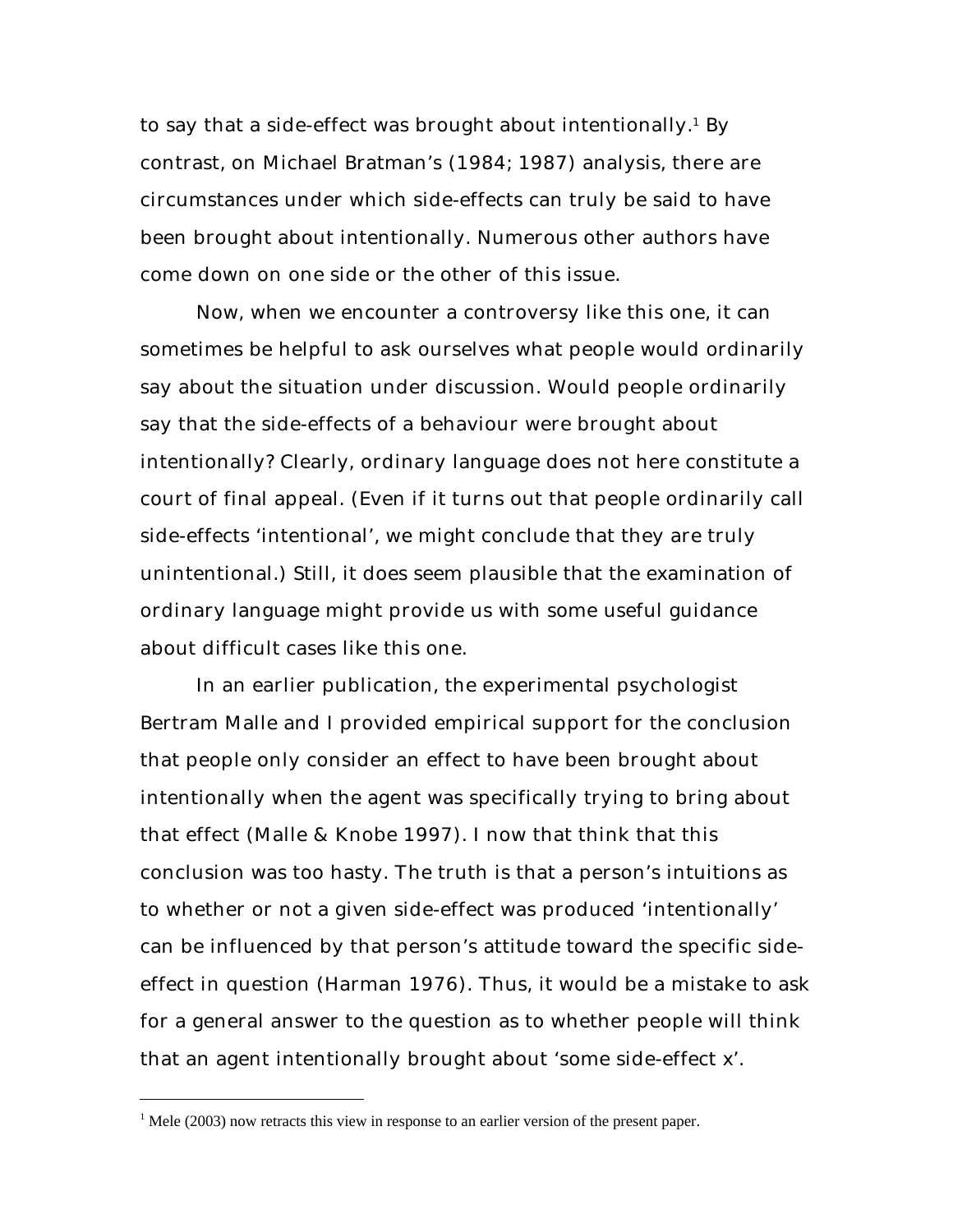People's judgements will depend in a crucial way on what *x* happens to be. In particular, it will make a great deal of difference whether they think that *x* is something good or something bad.

## *1. First Experiment*

To test this hypothesis, I conducted a simple experiment. Subjects were 78 people spending time in a Manhattan public park. Each subject was randomly assigned to either the 'harm condition' or the 'help condition'. Subjects in the harm condition read the following vignette:

The vice-president of a company went to the chairman of the board and said, 'We are thinking of starting a new program. It will help us increase profits, but it will also harm the environment.'

The chairman of the board answered, 'I don't care at all about harming the environment. I just want to make as much profit as I can. Let's start the new program.'

They started the new program. Sure enough, the environment was harmed.

These subjects were then asked to determine how much blame the chairman deserved for what he did (on a scale from 0 to 6) and to say whether they thought the chairman *intentionally* harmed the environment.

Subjects in the help condition received a vignette that was exactly the same, except that the word 'harm' was replaced by 'help':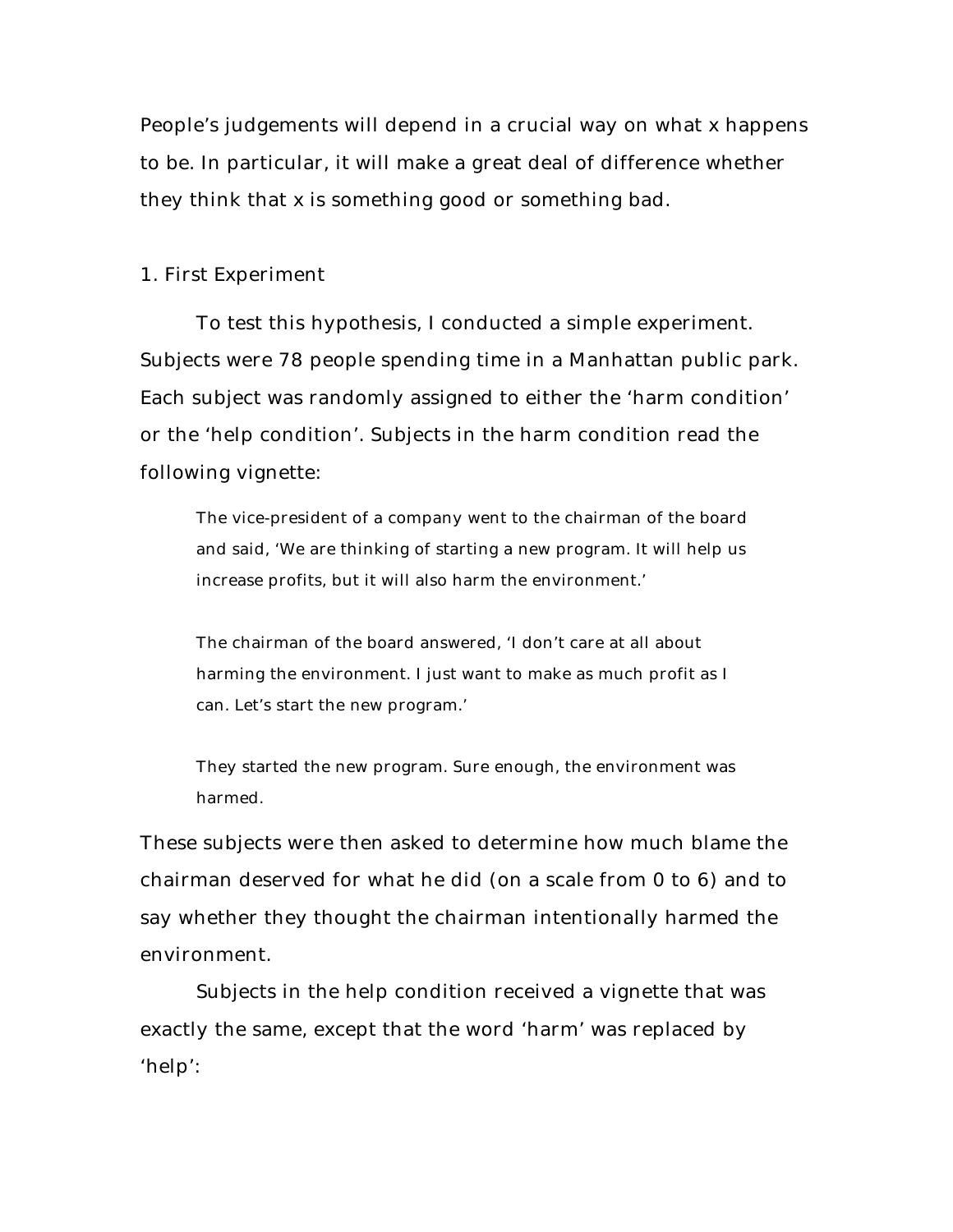The vice-president of a company went to the chairman of the board and said, 'We are thinking of starting a new program. It will help us increase profits, and it will also help the environment.'

The chairman of the board answered, 'I don't care at all about helping the environment. I just want to make as much profit as I can. Let's start the new program.'

They started the new program. Sure enough, the environment was helped.

These subjects were then asked to determine how much praise the chairman deserved (on a scale from 0 to 6) and whether they thought the chairman *intentionally* helped the environment.

As predicted, the two conditions elicited two radically different patterns of responses. In the harm condition, most subjects (82%) said that the agent brought about the side-effect intentionally, whereas in the help condition, most subjects (77%) said that the agent did not bring about the side-effect intentionally. This difference was highly statistically significant  $^{2}(1, N = 78)$  = 27.2, *p* < .001*.*

# *2. Second Experiment*

Of course, we should be reluctant to reach any general conclusions on the basis of just one experiment. Perhaps the results obtained in experiment 1 can be explained in terms of some highly specific fact about the way people think about corporations and environmental damage. To test the generality of the effect, I therefore ran a second experiment. The vignettes used in this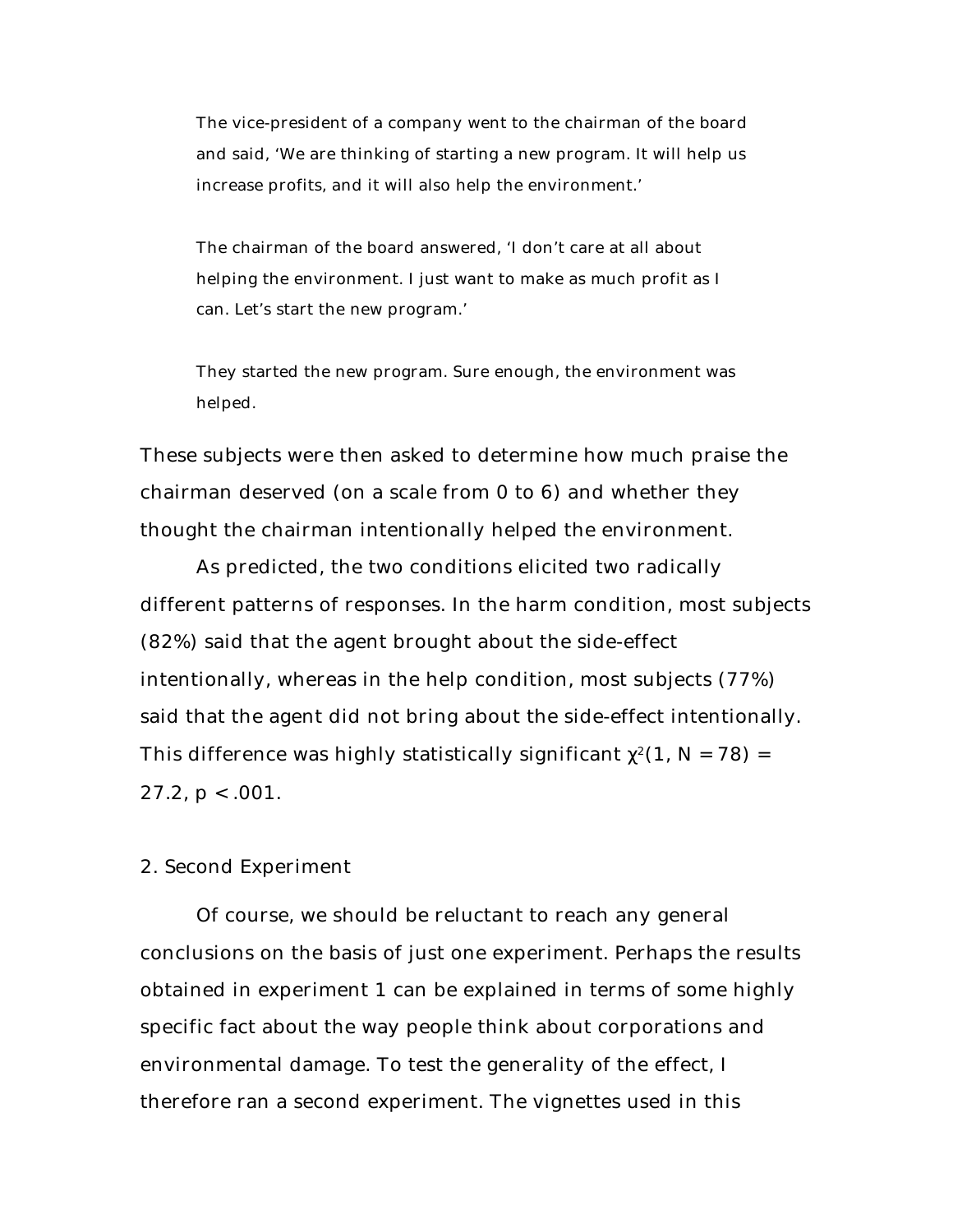second experiment had the same basic structure as those used in experiment 1, but the story was transposed from a corporate setting (with a chairman affecting the environment) to a military setting (with a lieutenant affecting a squad of soldiers).

Subjects were 42 people spending time in a Manhattan public park. Once again, subjects were randomly assigned to either a 'harm condition' or a 'help condition.' Subjects in the harm condition were asked to read the following vignette:

A lieutenant was talking with a sergeant. The lieutenant gave the order: 'Send your squad to the top of Thompson Hill.'

The seargent said: 'But if I send my the squad to the top of Thompson Hill, we'll be moving the men directly into the enemy's line of fire. Some of them will surely be killed!'

The lieutenant answered: 'Look, I know that they'll be in the line of fire, and I know that some of them will be killed. But I don't care at all about what happens to our soldiers. All I care about is taking control of Thompson Hill.'

The squad was sent to the top of Thompson Hill. As expected, the soldiers were moved into the enemy's line of fire, and some of them were killed.

These subjects were then asked to determine how much blame the lieutenant deserved for what he did and whether or not he intentionally put the soldiers in the line of fire.

Subjects in the help condition received a quite similar vignette: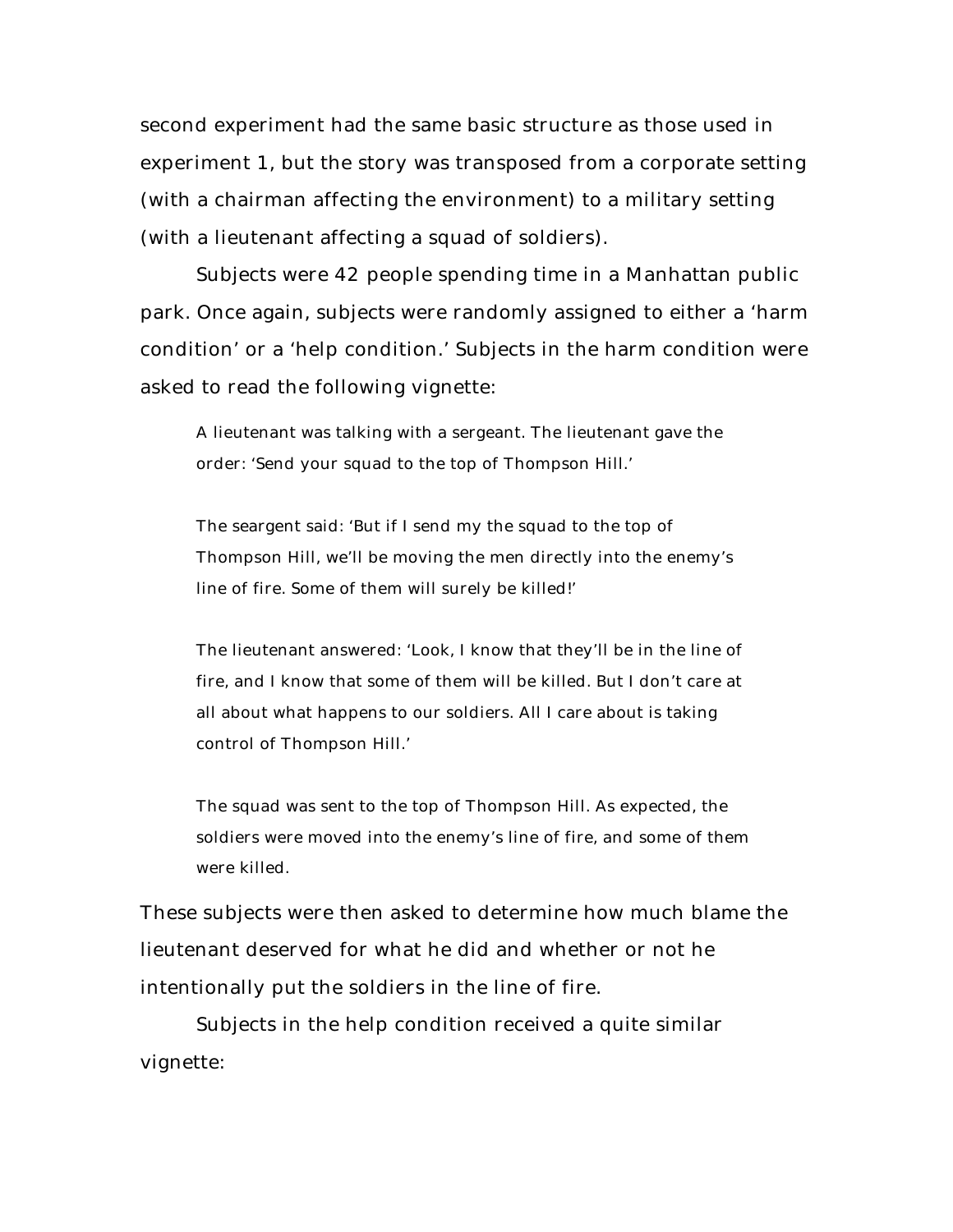A lieutenant was talking with a seargent. The lieutenant gave the order: 'Send your squad to the top of Thompson Hill.'

The seargent said: 'If I send my squad to the top of Thompson Hill, we'll be taking the men out of the enemy's line of fire. They'll be rescued!'

The lieutenant answered: 'Look, I know that we'll be taking them out of the line of fire, and I know that some of them would have been killed otherwise. But I don't care at all about what happens to our soldiers. All I care about is taking control of Thompson Hill.'

The squad was sent to the top of Thompson Hill. As expected, the soldiers were taken out of the enemy's line of fire, and they thereby escaped getting killed.

These subjects were then asked to determine how much praise the lieutenant deserved for what he did and whether or not he intentionally took the soldiers out of the line of fire.

Once again, the two conditions elicited two radically different patterns of responses. In the harm condition, most (77%) subjects said that the agent brought about the side-effect intentionally, whereas in the help condition most (70%) subjects said that the agent did not bring about the side-effect intentionally. This difference was statistically significant,  $^{2}(1, N = 42) = 9.5, p < .01$ .

#### *3. Explaining the Results*

Why do people respond so differently to vignettes that seem, at least in certain respects, to be so similar? Here subjects' ratings of praise and blame may provide an important clue. I therefore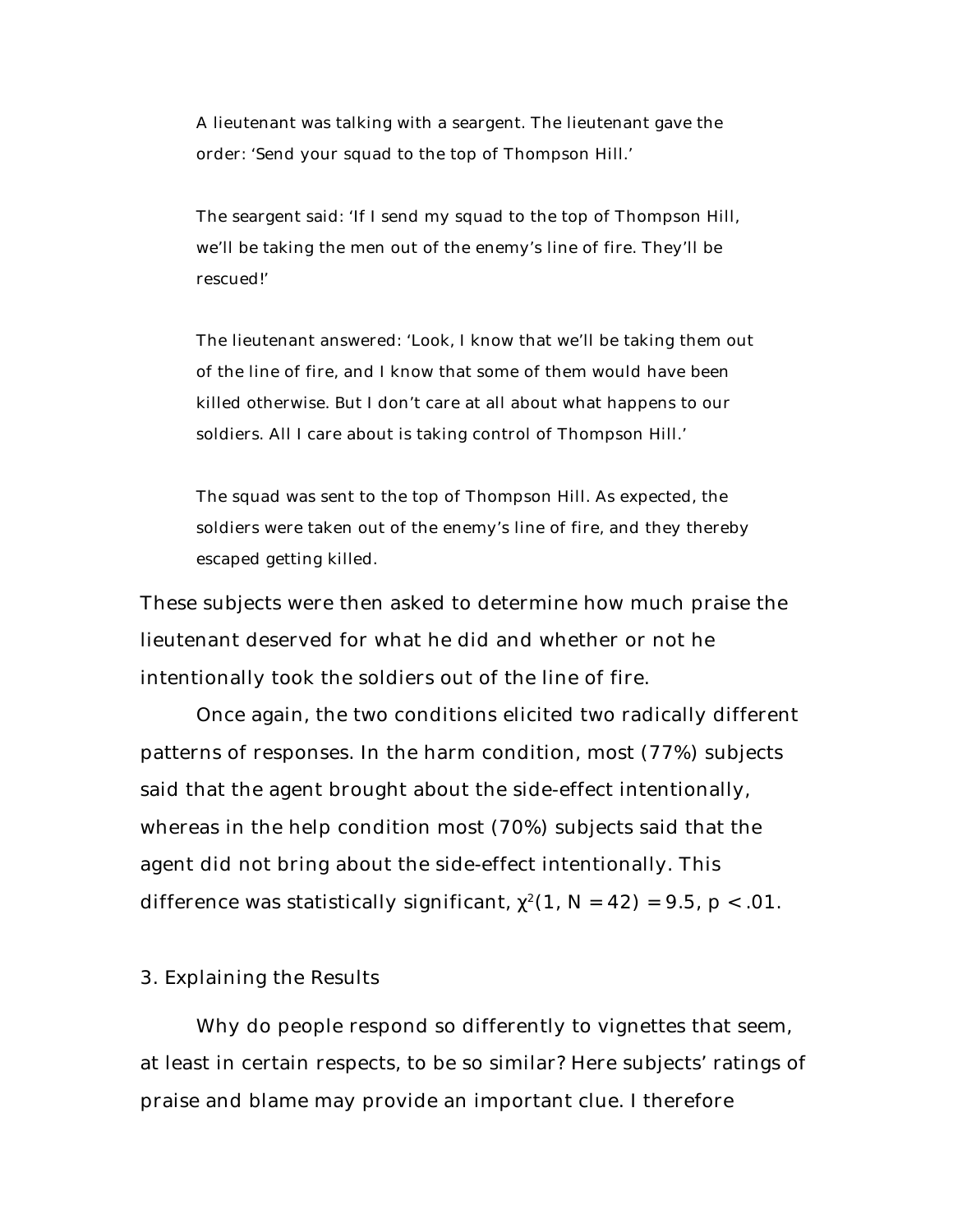combined the praise and blame ratings from the two experiments and ran a new series of tests.

Overall, subjects said that the agent deserved a lot of blame in the harm condition  $(M = 4.8)$  but very little praise in the help condition  $(M = 1.4)$ ,  $t(120) = 8.4$ ,  $p < .001$ , and the total amount of praise or blame that subjects offered was correlated with their judgements about whether or not the side-effect was brought about intentionally, *r* (120) = .53, *p* < .001.

In other words, there seems to be an asymmetry whereby people are considerably more willing to blame the agent for bad side-effects than to praise the agent for good side-effects. And this asymmetry in people's assignment of praise and blame may be at the root of the corresponding asymmetry in people's application of the concept *intentional*: namely, that they seem considerably more willing to say that a side-effect was brought about intentionally when they regard that side-effect as bad than when they regard it as good.

> *Princeton University Princeton, New Jersey 08544-1006 jknobe@princeton.edu*

## *References*

- Bratman, M. 1984. Two faces of intention. *Philosophical Review* 93: 375–405.
- Bratman, M. 1987. *Intention, Plans, and Practical Reason*. Cambridge, MA: Harvard University Press.